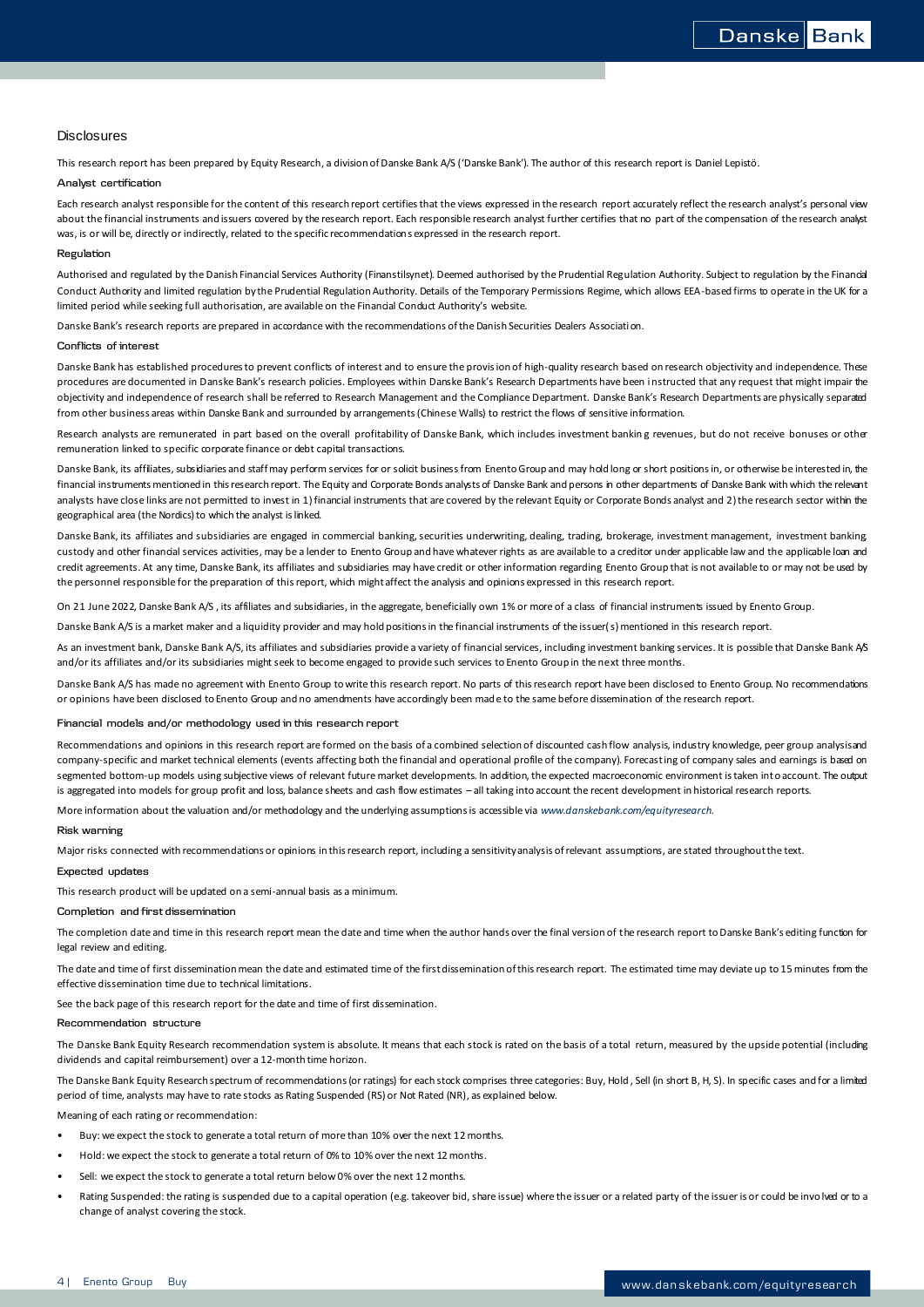- Not Rated:
	- Danske Bank Equity Research produces investment research on Danske Bank but does not have an investment recommendation to buy, hold or sell or any target price on the stock.
	- Danske Bank Equity Research has removed the rating for this security due to there being insufficient fundamental basis on which to assess the stock's total return.
	- Danske Bank Equity Research has terminated coverage on a company.

As at 23 June 2022, Danske Bank Equity Research had investment recommendations on 196 securities. The distribution of recommendations is represented in the Securities ratings breakdown diagram below.



The proportion of issuers corresponding to each of the recommendation categories above to which Danske Bank provided investment banking services in the past 12 months is shown below.

| ווסכ<br>3% | Rating | Investment banking relationships |
|------------|--------|----------------------------------|
|            | Buy    | 80%                              |
|            | Hold   | 15%                              |
| a.         | Sell   | 2%                               |
|            |        |                                  |

#### **Changes to recommendation in the past 12 months:**

| Date        | Old rec. | New rec. |
|-------------|----------|----------|
| 3 Jan 2022  | Hold     | Buv      |
| 21 Jul 2021 | Buv      | Hold     |

### **Validity time period**

This communication as well as previous communications referred to below are valid until the earlier of (a) dissemination of a superseding communication by the author, or (b) significant changes in circumstances following its dissemination, including events relating to the market or the issuer, which can influence the price of the issuer or financial instrument.

#### **Investment recommendations disseminated in the preceding 12-month period**

A list of previous investment recommendations disseminated by the lead analyst(s) of this research report in the preceding 12-month period can be found in Danske Banks' equity research database at *<http://www.danskebank.com/equityresearch>*.

Other previous investment recommendations disseminated by Danske Bank Equity Research are also available in the database.

## General disclaimer

This research has been prepared by Danske Bank A/S. It is provided for informational purposes only and should not be con sidered investment, legal or tax advice. It does not constitute or form part of, and shall under no circumstances be considered as, an offer to sell or a solicitation of an offer to purchas e or sell any relevant financial instruments (i.e. financial instruments mentioned herein or other financial instruments of any issuer mentioned herein and/or options, warrants, rights or other interests with respect to any such financial instruments) ('Relevant Financial Instruments').

This research report has been prepared independently and solely on the basis of publicly available information that Danske Bank A/S considers to be reliable but Danske Bank A/S has not independently verified the contents hereof. While reasonable care has been taken to ensure that its conten ts are not untrue or misleading, no representation or warranty, express or implied, is made as to, and no reliance should be placed on, the fairness, accuracy, completeness or reasonableness of the information, opinions and projections contained in this research report and Danske Bank A/S, its affiliates and subsidiaries accept no liability whatsoever for any direct or consequential loss, including without limitation any loss of profits, arising from reliance on this research report.

The opinions expressed herein are the opinions of the research analysts and reflect their opinion as of the date hereof. These opinions are subject to change and Danske Bank A/S does not undertake to notify any recipient of this research report of any such change nor of any other changes related to the information provided in this research report.

This research report is not intended for, and may not be redistributed to, retail customers in the United Kingdom (see separate disclaimer below) and retail customers in the European Economic Area as defined by Directive 2014/65/EU.

This research report is protected by copyright and is intended solely for the designated addressee. It may not be reproduced or distributed, in whole or in part, by any recipient for any purpose without Danske Bank A/S's prior written consent.

## Disclaimer related to distribution in the United States

This research report was created by Danske Bank A/S and is distributed in the United States by Danske Markets Inc., a U.S. registered broker-dealer and subsidiary of Danske Bank A/S, pursuant to SEC Rule 15a-6 and related interpretations issued by the U.S. Securities and Exchange Commission. The research report is intended for distribution in the United States solely to 'U.S. institutional investors' as defined in SEC Rule 15a-6. Danske Markets Inc. accepts responsibility for this research report in connection with distribution in the United States solely to 'U.S. institutional investors'.

Danske Bank A/S is not subject to U.S. rules with regard to the preparation of research reports and the independence of research analysts. In addition, the research analysts of Danske Bank A/S who have prepared this research report are not registered or qualified as research analysts with the New York Stock Exchange or Financial Industry Regulatory Authority but satisfy the applicable requirements of a non-U.S. jurisdiction.

Any U.S. investor recipient of this research report who wishes to purchase or sell any Relevant Financial Instrument may do so only by contacting Danske Markets Inc. directly and should be aware that investing in non-U.S. financial instruments may entail certain risks. Financial instruments of non-U.S. issuers may not be registered with the U.S. Securities and Exchange Commission and may not be subject to the reporting and auditing standards of the U.S. Securities and Exchange Commission.

## Disclaimer related to distribution in the United Kingdom

In the United Kingdom, this document is for distribution only to (I) persons who have professional experience in matters relating to investments falling within article 19(5) of the Financial Services and Markets Act 2000 (Financial Promotion) Order 2005 (the 'Order'); (II) high net worth entities falling within article 49(2)(a) to (d) of the Order; or (III) persons who are an elective professional client or a per se professional dient under Chapter 3 of the FCA Conduct of Business Sourcebook (all s uch persons together being referred to as 'Relevant Persons'). In the United Kingdom, this document is directed only at Relevant Persons, and other persons should not act or rely on this document or any of its contents.